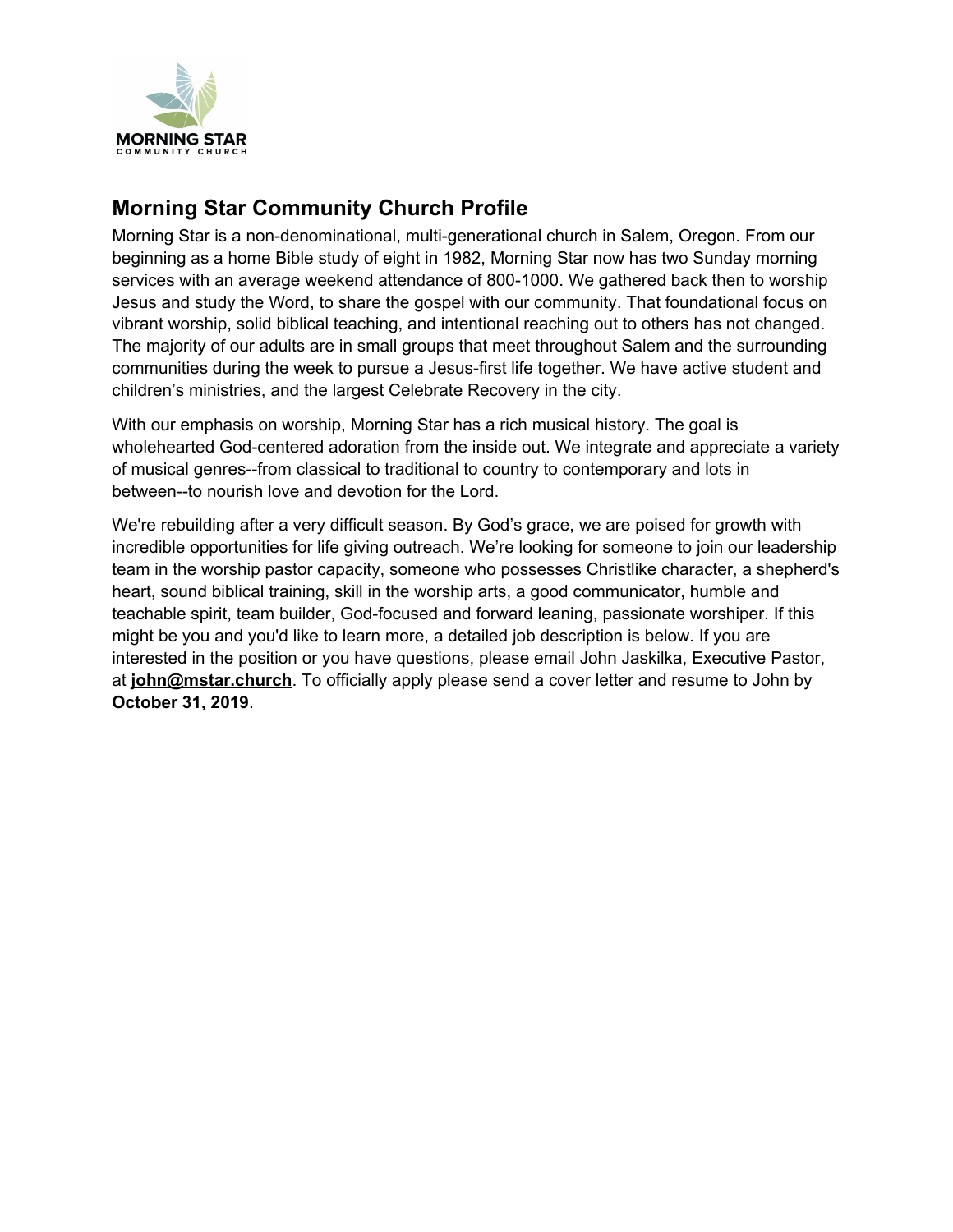# **Morning Star Community Church Job Description**

**Title:** Worship Pastor / Ministry Lead **Department:** Leadership Team **Date:** October 1, 2019

### **Purpose / Position Overview**

The Worship Pastor will lead and oversee all aspects of Morning Star Community Church's Worship ministry. They will aspire to lead people to passionately express their love and devotion to Jesus Christ both corporately and privately. This includes drawing people into the presence of God through excellent and powerful worship services, shepherding teams, and providing clear and authentic pastoral leadership for the church family. His or her interpersonal communications must be warm and engaging, and their upfront communications should be both relational and inspiring. This position offers an opportunity to creatively express the DNA of Morning Star's core values and beliefs.

## **Spiritual/Character Requirements**

- Affirmed and approved by MSCC's staff & elders as a recognized leader of the church body
- Willingly submits to MSCC's leadership
- Able to lead people to pursue a Jesus-first life
	- Meets character/spiritual qualifications of a church leader
		- Above reproach (I Tim. 3:2;Titus 1:7)
		- Demonstrates godly character (Tim. 3:2-3, 8; Titus 1:6-8)
		- $\circ$  Knows how to lead and how to follow (Titus 1:6)
		- Ministers to his/her family and/or friends (I Tim. 3:4; Titus 1:6)
		- Good reputation with outsiders/non-believers (I Tim. 3:7)
		- $\circ$  Full of the spirit and wisdom (Acts 6:3)
		- Controls tongue (Eph 4:29)
		- Relationally pure (1 Cor 6:18)
		- Is teachable and hungry to grow in grace and wisdom
		- Is one who others respect and will follow
		- Humility
		- Team Player
- Aligns with MSCC mission, core values, vision, and strategy
- Aligns with MSCC doctrinal statement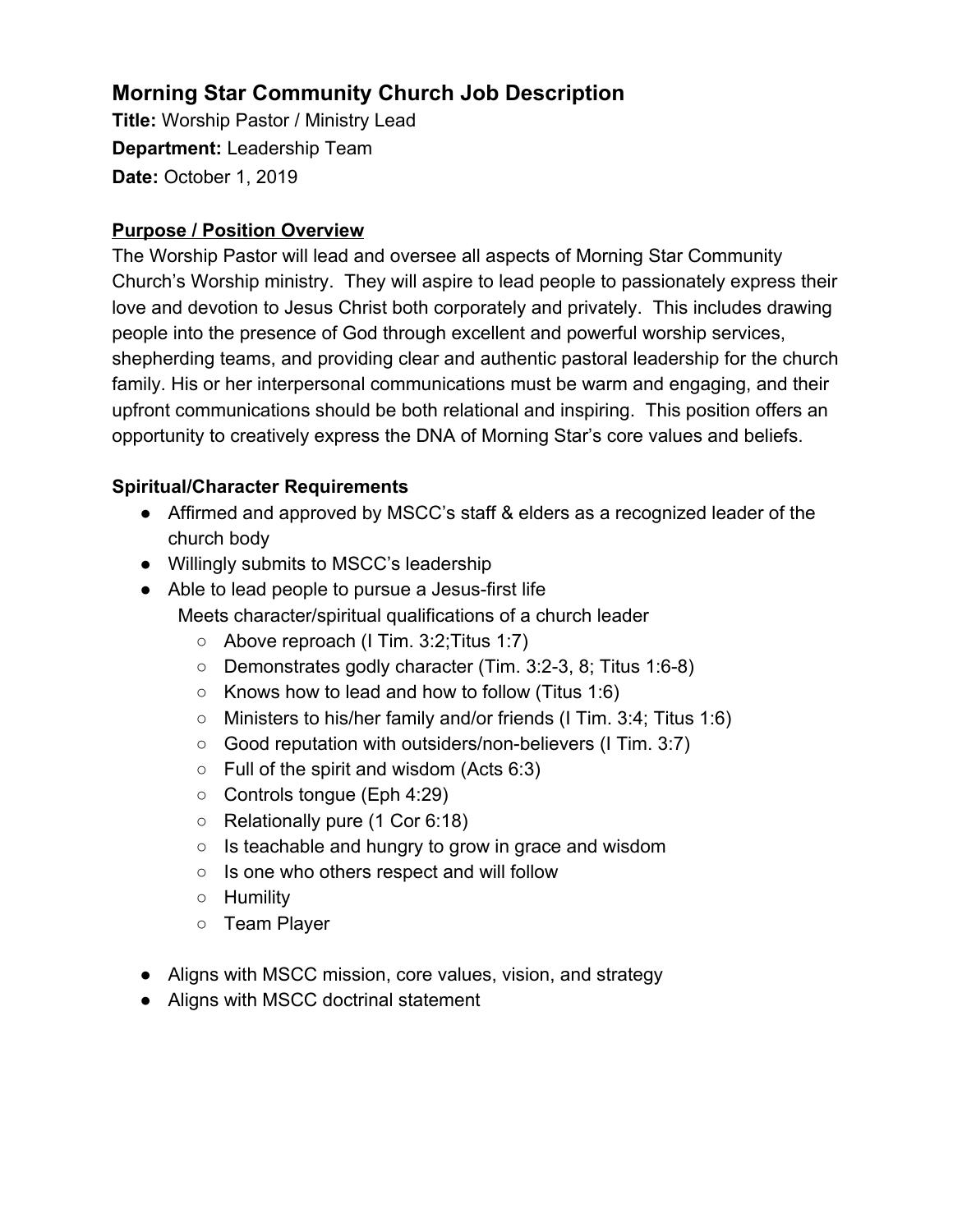#### **Qualifications & Skills**

- Demonstrates strength in leadership for the church and worship teams
- Proven track record in ministry
- Possess pastoral influence, verbal communication skills, and cultural awareness
- Demonstrates musical and vocal skill necessary for leading the congregation in worship with excellence
- Knowledge of current trends and direction of worship music and culture
- Comfortable with Planning Center
- General understanding of audio/visual technology

#### **General Responsibilities**

- Recruit, train, & shepherd leaders, musicians, vocalists, and tech volunteers
- Develop musicians and vocalists
- Fully participate as a pastor/director of MSCC
- Oversee worship & tech staff
- Oversee all areas of production (audio, lighting, video, media etc.)
- Oversee worship support for various ministries (i.e. student, children's, and Celebrate Recovery)
- Lead worship for special events

#### **Specific Duties**

- Oversee planning of all aspects of worship services
- Schedule band and vocalists in Planning Center
- Regularly lead worship for weekend services
- Lead mid-week worship practice
- Provide needed material for volunteer musicians and vocalists
- Select worship service songs in Planning Center
- Manage song lists
- Oversee Sunday presentation (all graphics, slides, videos, A/V recordings, etc.)

#### **Primary Duties**

- Fully participate as a pastor/ministry lead of MSCC
- Oversee planning of all aspects of worship services
- Schedule band and vocalists in Planning Center
- Regularly lead worship for weekend services & facilitate mid-week rehearsal
- Select worship sets & manage song lists in Planning Center
- Recruit, shepherd and train (as needed) volunteer musicians & vocalists
- Oversee paid worship & tech staff

#### **Secondary Duties**

- Oversee all areas of production (audio, lighting, video, media etc.)
- Lead worship for special events